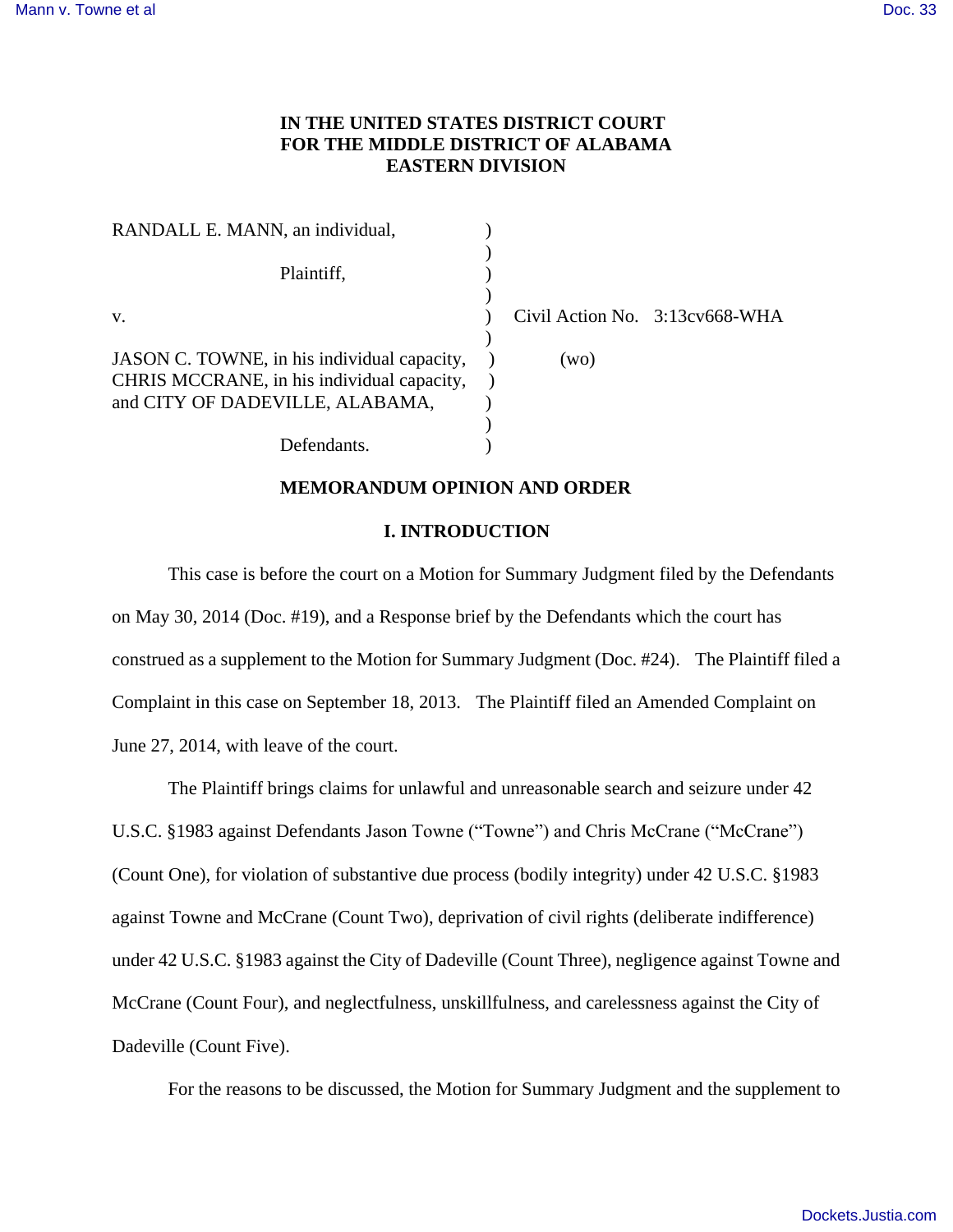that motion are due to be GRANTED in part and DENIED in part.

# **II. SUMMARY JUDGMENT STANDARD**

Summary judgment is proper "if there is no genuine issue as to any material fact and the moving party is entitled to a judgment as a matter of law." *Celotex Corp. v. Catrett*, 477 U.S. 317, 322 (1986).

The party asking for summary judgment "always bears the initial responsibility of informing the district court of the basis for its motion," relying on submissions "which it believes" demonstrate the absence of a genuine issue of material fact." *Id.* at 323. Once the moving party has met its burden, the nonmoving party must "go beyond the pleadings" and show that there is a genuine issue for trial. *Id.* at 324.

Both the party "asserting that a fact cannot be," and a party asserting that a fact is genuinely disputed, must support their assertions by "citing to particular parts of materials in the record," or by "showing that the materials cited do not establish the absence or presence of a genuine dispute, or that an adverse party cannot produce admissible evidence to support the fact." Fed. R. Civ. P. 56 (c)(1)(A),(B). Acceptable materials under Rule  $56(c)(1)(A)$  include "depositions, documents, electronically stored information, affidavits or declarations, stipulations (including those made for purposes of the motion only), admissions, interrogatory answers, or other materials."

To avoid summary judgment, the nonmoving party "must do more than show that there is some metaphysical doubt as to the material facts." *Matsushita Elec. Indus. Co. v. Zenith Radio Corp*., 475 U.S. 574, 586 (1986). On the other hand, the evidence of the nonmovant must be believed and all justifiable inferences must be drawn in its favor. *See Anderson v. Liberty Lobby*, 477 U.S. 242, 255 (1986).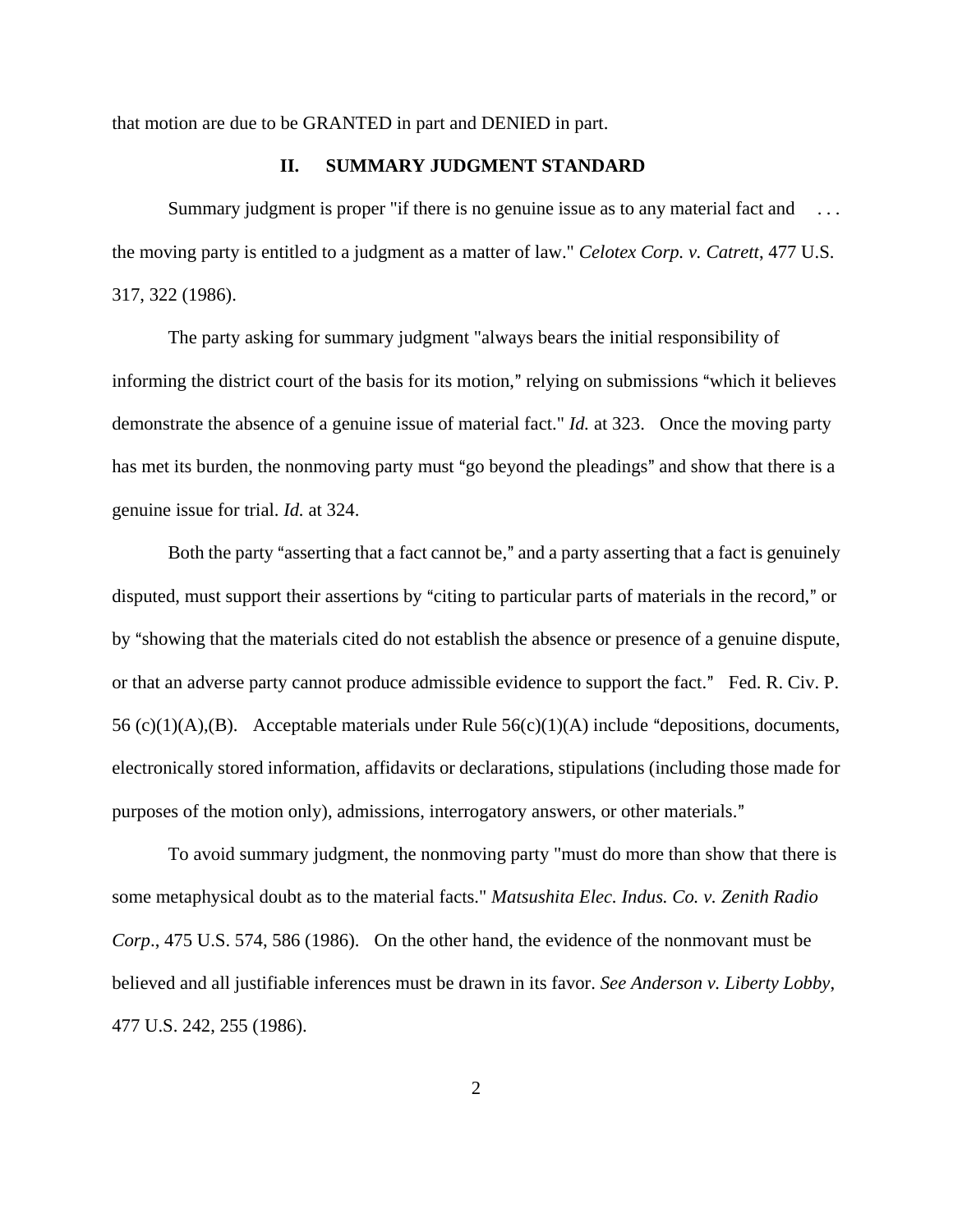After the nonmoving party has responded to the motion for summary judgment, the court

shall grant summary judgment if the movant shows that there is no genuine dispute as to any

material fact and the movant is entitled to judgment as a matter of law. Fed. R. Civ. P. 56(a).

## **III. FACTS**

In May 2013, the Plaintiff, Randall Mann ("Mann"), and two other individuals were

traveling in a white Ford Taurus owned by Mann's mother. Mann was the driver. According to

the deposition testimony of Defendant Towne, a City of Dadeville police officer, the Tallapoosa

County Sheriff's office dispatched as follows:

that a white Ford Taurus, giving the tag number, was going to be driven by Randall Mann. Other occupants in the vehicle were David Kiztiah, and they were unsure on the third occupant. Was going to be traveling on Highway 280, and there were narcotics in the vehicle.

(Doc. #29-2 at p. 14:6-13).<sup>1</sup> Defendant Chris McCrane ("McCrane"), also a City of Dadeville

police officer, also received the dispatch and testified about it in his deposition as follows:

There was supposed to have been an occupant in the area by the name of Terrence Kiztiah that had drugs in the car. It gave a vehicle description, white Ford Taurus traveling on U.S. 280.

(Doc. #29-3 at p. 20: 19-23). McCrane stated that the call was on the 911 line and that all 911

calls are recorded. (Doc. #29-3 at p. 21:15-21).

 $\overline{a}$ 

In response to a deposition question about McCrane getting a call from Towne, McCrane

stated that they got a dispatch, Towne had been sitting on U.S. 280 looking for the car and he

"recognized the passengers in the car." (Doc. #29-3 at p. 20: 8-12).

Towne testified that he saw the Taurus in which Mann and the other two individuals were

<sup>&</sup>lt;sup>1</sup> The Deposition transcripts have been filed under seal; however, the parties have referred to and quoted testimony in their unsealed briefs. Therefore, the court has also referred to testimony from the depositions.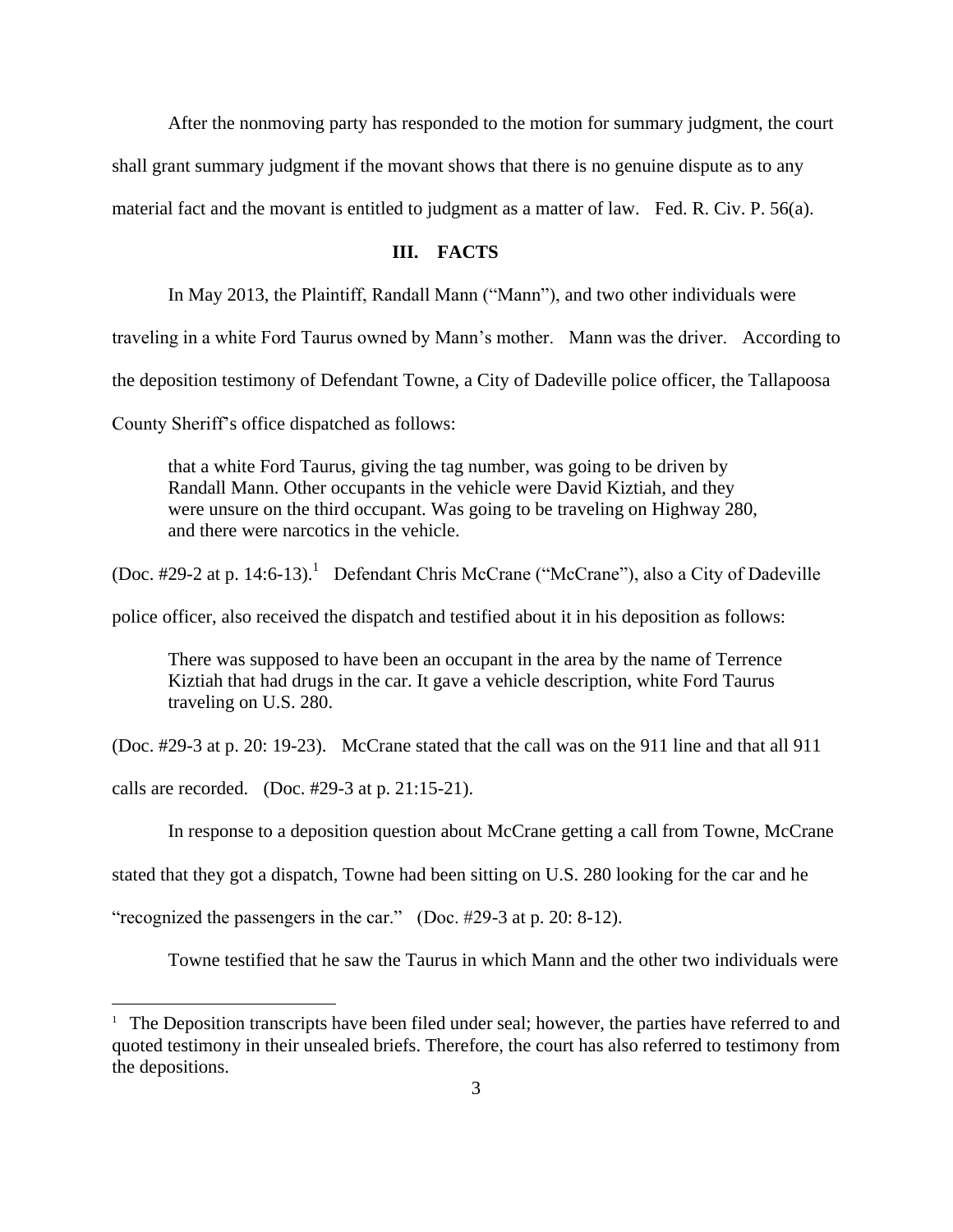traveling. Towne also observed that a passenger was not wearing a seatbelt. (Doc. #29-2 at p. 14:15-18). He ran the license tag number and initiated a traffic stop. McCrane pulled his vehicle directly behind Towne's vehicle at the stop. Both police vehicles had recording devices.

Towne states in an affidavit that when he approached the driver's side of the vehicle he observed several beer bottles in the front passenger seat and back floorboard and he smelled alcohol. (Doc. #19-2 at p.2). When he asked Mann if there were any narcotics in the vehicle, Mann responded that "there shouldn't be." (Doc. #19-2 at p.2).

Towne had Mann exit the vehicle and Towne conducted a pat-down search of Mann. He did not locate any weapons or contraband as a result of the pat-down. Towne testified in his deposition that he told McCrane that he just did a "quick pat" and then asked McCrane to "take Mr. Mann" because they had other occupants in the car. (Doc. #29-2 at p.17:11-17). McCrane stated in his affidavit that he noticed that Mann had two pairs of shorts on, so he had him drop one pair, and then frisked Mann on the opposite side of Towne's vehicle. (Doc. #19-3 at p.2). In his deposition, Mann stated that he was told to remove his hat, shirt, shorts, and underwear and did so. Mann testified that he was standing on the side of the road with no clothes on, but that no one searched him while he was naked. (Doc. #30-1 at p.116:1-11). In an affidavit, however, Mann states that he dropped his underwear and pulled them back to his waist and then McCrane placed a hand inside the underwear and searched inside the underwear. (Doc. #29-4 at \[5).

During the stop, recording devices in the dashboards of Towne and McCrane's vehicles were recording. The video recordings do not reveal Mann removing his hat and shirt or underwear. The recording does show Mann dropping a pair of white shorts, an officer patting and shaking gray shorts which Mann was still wearing, and Mann pulling his white shorts back on.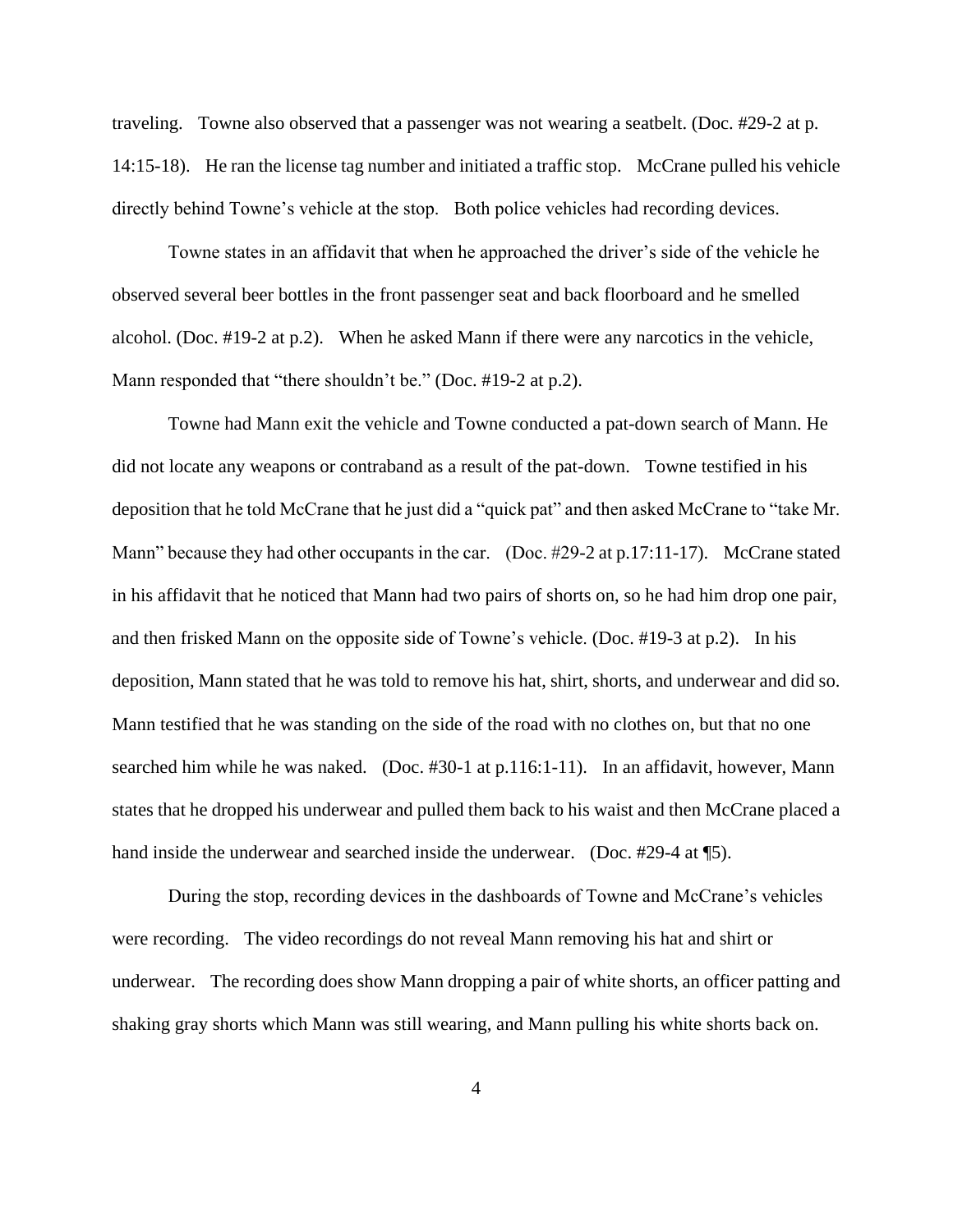(Doc. #19-5 beginning at 3:09).

Other drug task force officers who are not defendants in the case were also present at the scene.

A firearm, drugs, a game camera, and other items were found during a search of the car and other occupants, and all three occupants of the car were arrested.

#### **IV. DISCUSSION**

#### Federal Claims

Mann brings federal Fourth Amendment claims for the stop of the vehicle he was driving, his detention, and searches of his person and the vehicle.

### A. Unlawful Seizure/Stop Claim

The Fourth Amendment prohibits "unreasonable searches and seizures...." U.S. Const. Amend. IV. Generally, warrantless seizures are presumptively unreasonable. *United States v. Gordon*, 231 F.3d 750 (11th Cir. 2000). But, a "*Terry* stop" is an exception to the warrant requirement. *See Terry v. Ohio*, 392 U.S. 1 (1968). Under *Terry* and its progeny, "an officer may, consistent with the Fourth Amendment, conduct a brief, investigatory stop when the officer has a reasonable, articulable suspicion that criminal activity is afoot." *Illinois v. Wardlow*, 528 U.S. 119, 123 (2000). To have a reasonable suspicion, "[t]he officer must be able to articulate more than an 'inchoate and unparticularized suspicion or 'hunch' of criminal activity.' " *Id.* (quoting *Terry*, 392 U.S. at 27). Reasonable suspicion is "dependent upon the 'totality of the circumstances,' including both the content of the information and its reliability." *United States v. Heard*, 367 F.3d 1275, 1278 (11th Cir. 2004).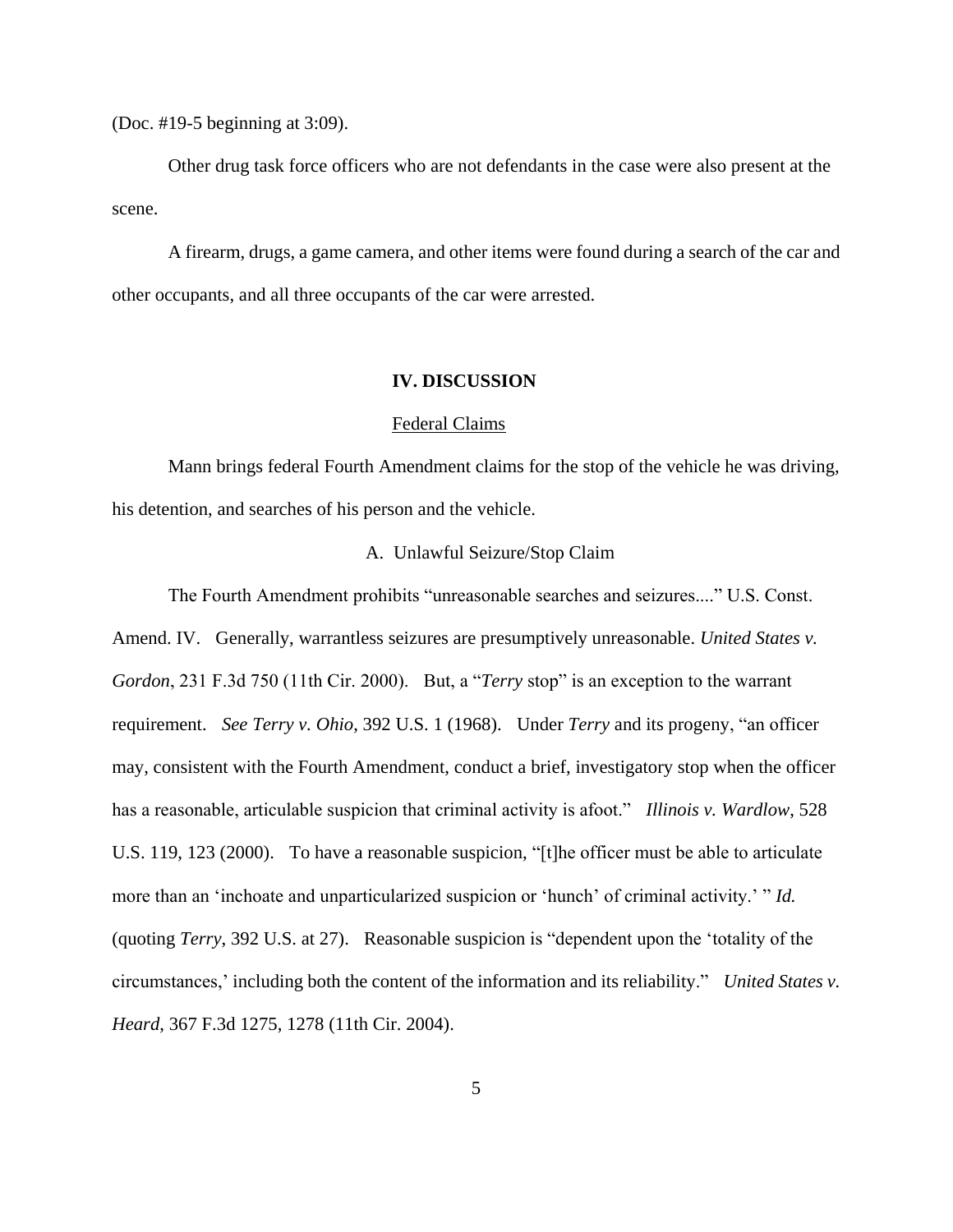The Defendants argue that Towne and McCrane are entitled to qualified immunity on Mann's unlawful stop claim. Qualified immunity is a protection designed to allow government officials to avoid the expense and disruption of trial. *Ansley v. Heinrich*, 925 F.2d 1339, 1345 (11th Cir.1991). As a preliminary matter, the court must determine whether the public official was acting within the scope of his discretionary authority at the time the allegedly wrongful acts occurred. *See Rich v. Dollar*, 841 F.2d 1558, 1563 (11th Cir. 1988). Once it is established that a defendant was acting within his discretionary authority, the court must determine whether "[t]aken in a light most favorable to the party asserting the injury, do the facts alleged show the officer's conduct violated a constitutional right?" *Saucier v. Katz*, 533 U.S. 194, 201 (2001). "[I]f a constitutional right would have been violated under the plaintiff's version of the facts," the court must then determine "whether the right was clearly established." *Wood v. Kesler* 323 F.3d 872, 878 (11th Cir. 2003).

Requiring that a constitutional right be clearly established means that liability only attaches if "[t]he contours of the right [violated are] sufficiently clear that a reasonable official would understand that what he is doing violates that right." *United States v. Lanier*, 520 U.S. 259, 270 (1997). In other words, a defendant is entitled to "fair warning" that his conduct deprived his victim of a constitutional right. *Hope v. Pelzer*, 536 U.S. 730, 741 (2002).

As noted above, a traffic stop is valid if it is justified by reasonable suspicion of criminal activity. *See Terry*, 392 U.S. at 27. For purposes of the qualified immunity inquiry, the officers must have arguable reasonable suspicion. *Jackson v. Sauls*, 206 F.3d 1156, 1166 (11th Cir. 2000).

Mann responds to the supplemented Motion for Summary Judgment as to his stop claim by arguing that Mann and Towne were acting within their discretionary authority, but violated clearly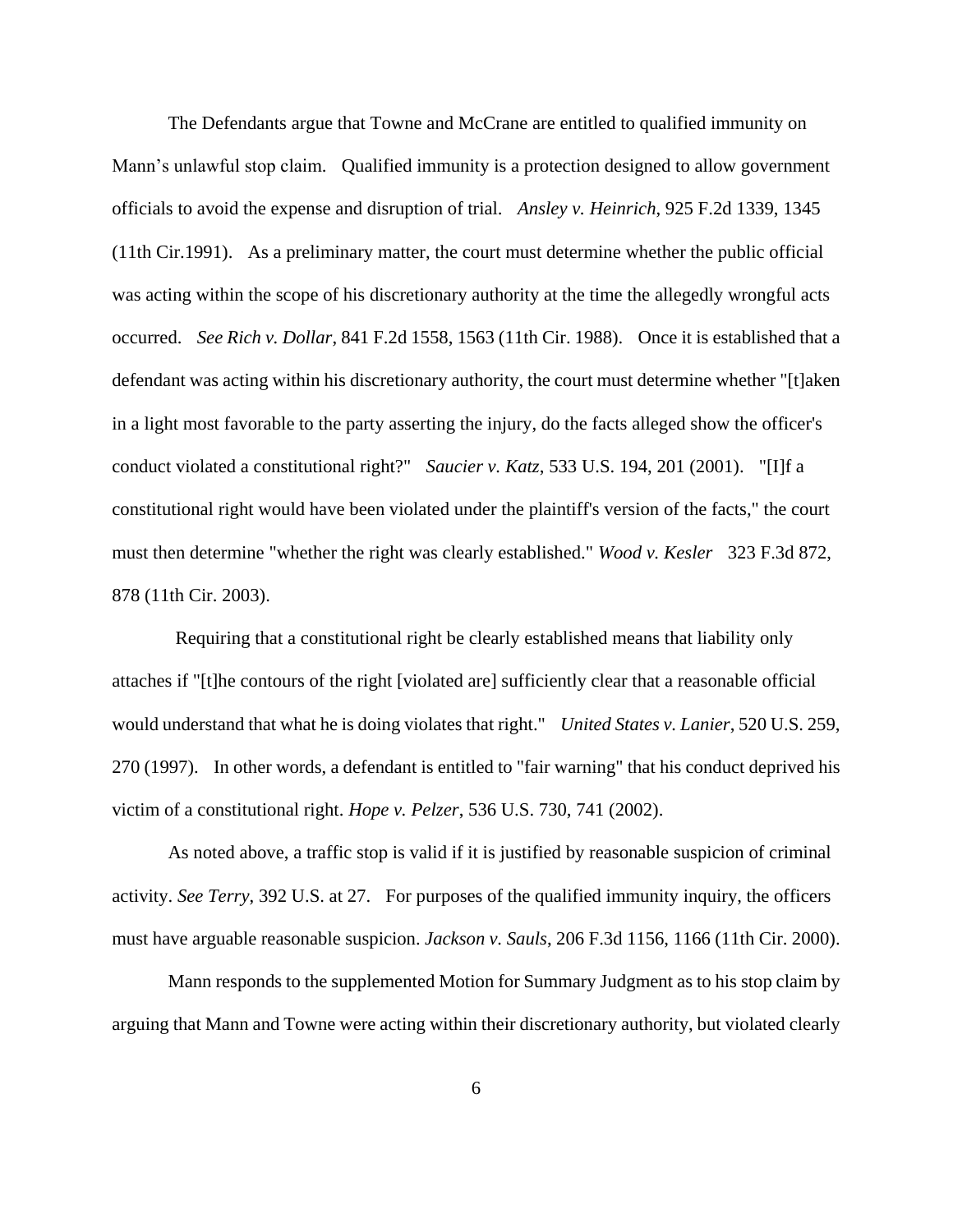established Fourth Amendment law because there is at least a genuine issue of material fact as to whether the traffic stop was initiated based on a seat belt infraction, and that the anonymous tip given by dispatch was not reliable, and was uncorroborated. In their Reply brief, the Defendants clarify that they do not contend that the stop was based on a seatbelt infraction, but solely on the dispatched tip. Therefore, the court will only analyze the qualified immunity defense invoked by the Defendants as to the stop based on the dispatched tip.

In this case, the reasonable suspicion upon which the officers based their *Terry* stop arose from a tip by an unnamed female to the 911 line. An anonymous tip can be part of the totality of the circumstances which give rise to reasonable suspicion. *See United States v. Lindsey*, 482 F.3d 1285, 1290-91 (11th Cir. 2007). "The issue is whether the tip, as corroborated by independent police work, exhibited sufficient indicia of reliability to provide reasonable suspicion to make the investigatory stop." *Id.* at 1291 (quoting *Alabama v. White*, 496 U.S. 325 (1990)). To have reasonable suspicion based on an anonymous tip, the tip must be reliable "in its assertion of illegality, not just in its tendency to identify a determinate person." *Id.* (quoting *Florida v. J.L*., 529 U.S. 266 (2000)).

The Supreme Court has addressed the reliability of anonymous tips in the context of *Terry* stops in three recent decisions. In *White*, an anonymous caller reported to the police that a woman was carrying cocaine and would leave an apartment building at a specified time, get into a car with a particular description, and drive to a particular motel. *Id.* at 332. The Court stated that standing alone, the tip would not have been sufficient, but police observation showed that the informant had accurately predicted the woman's movements, which made it reasonable to think that the informant had inside information so as to credit the statement about cocaine. *Id.* The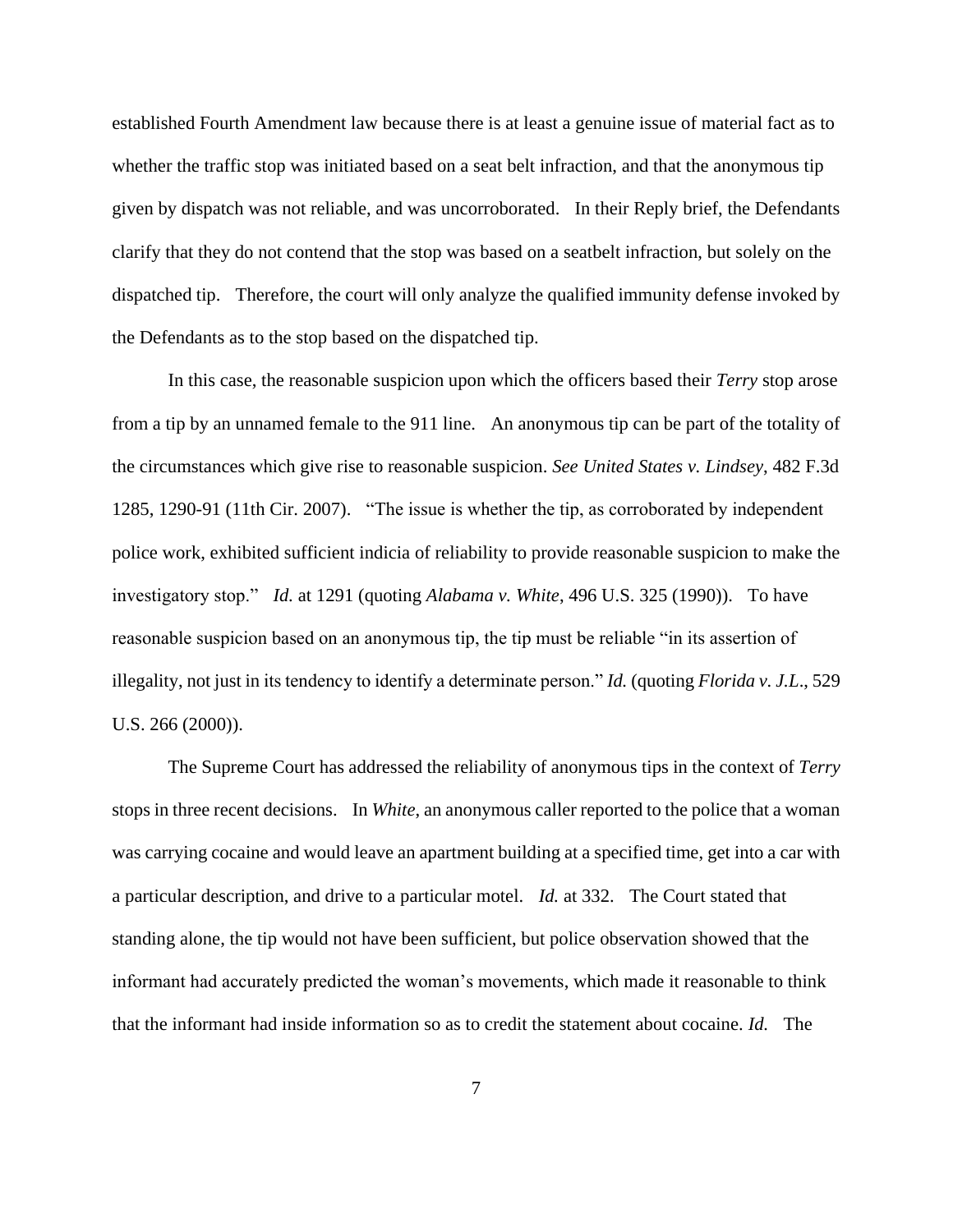Court considered the facts to be a "close case." *Id.* at 332.

While in *White* the Court relied on the prediction, and verification of the predictive movement, in *Navarette v. California*, \_\_U.S.<sub>\_\_,</sub> 134 S.Ct. 1683 (2014),<sup>2</sup> the Court explained that the indicia of reliability, while different in that case, still supported the *Terry* stop where an anonymous caller said she had been run off the road by a particular vehicle with a specified license plate on a particular road, and the police confirmed the location of the truck, confirming that it was a contemporaneous report and the caller used the 911 system. *Id.* at 1689. In other words, predictive information can be considered, along with other factors, but is not required to provide a sufficient indicia of reliability. As to the use of the 911 system, the Court noted that tips in 911 calls are not *per se* reliable, but because "a reasonable officer could think that a false tipster would think twice before using such a system," a caller's use of the 911 system is "one of the relevant circumstances that, taken together, justified the officer's reliance on the information reported in the 911 call." *Id.* at 1690.

In *Florida v. J.L.*, 529 U.S. 266 (2000), the Court found that a stop was not based on reasonable suspicion. In that case, an anonymous caller reported to the police that a young black male standing at a particular bus stop was wearing a plaid shirt and carrying a gun. When the police arrived, they saw three black males at the bus stop, one of whom was wearing a plaid shirt. One of the officers told the man wearing the plaid shirt to put his hands up and frisked the man. The Court explained that the anonymous tip lacked the moderate indicia of reliability present in *White*, because there was no predictive information, and so the police were without means to test

<sup>&</sup>lt;sup>2</sup> *Navarette*, decided after the events in question in this case, helps to define the scope of a constitutional violation, but could not clearly establish the law at the time of the incident for purposes of qualified immunity.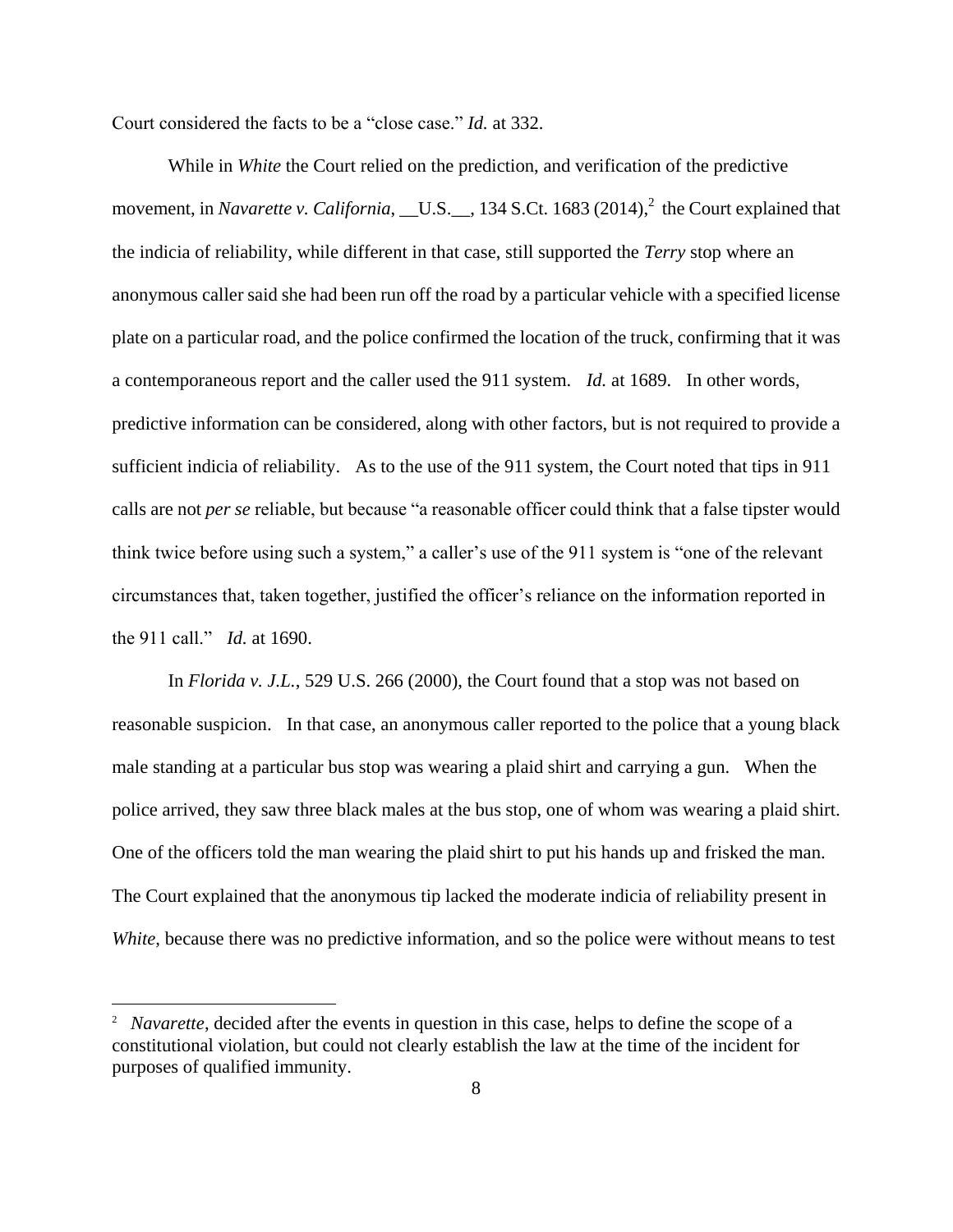the informant's knowledge or credibility. The Court stated that "an accurate description of a subject's readily observable location and appearance . . . does not show that the tipster has knowledge of criminal activity." *Id.* at 272.

In this case, the court does not have before it a recording of the call to the dispatcher or of the dispatch to the officers. The court has only the Defendants' testimony as to the dispatch they received, which has not been disputed by Mann. As set forth fully above, the Defendants have provided deposition testimony that Towne and McCrane received a dispatch that there was a 911 caller who identified a white 1999 Ford Taurus, with a given tag number, which "was going to be driven" by Randall Mann on Highway 280, with two passengers, including one named Kiztiah, and which the caller said contained narcotics. Towne saw a car matching that description in the location indicated by the tipster and confirmed the tag number. McCrane testified in his deposition that he and Towne heard the dispatch, Towne saw the vehicle identified, and Towne recognized the passengers in the car.

Just as the Court found in *White*, this court finds that the facts in this case are a "close case," but that the anonymous tip in this case provided sufficient indicia of reliability both through personal knowledge of information that would not be available to a mere observer and through corroboration of some details of the tip by the officers. The caller knew the name of the driver of the car. *See United States v. Wade*, 551 F. App'x 546, 548 (11th Cir. 2014) (noting that corroboration of the anonymous tip came in part by identifying the suspect by name). The caller knew two other people would be traveling with the driver, and knew the name of one of those occupants. McCrane's deposition also indicates that the tipster said that a named occupant, Kitziah, had the narcotics with him. McCrane also testified in his deposition that the occupants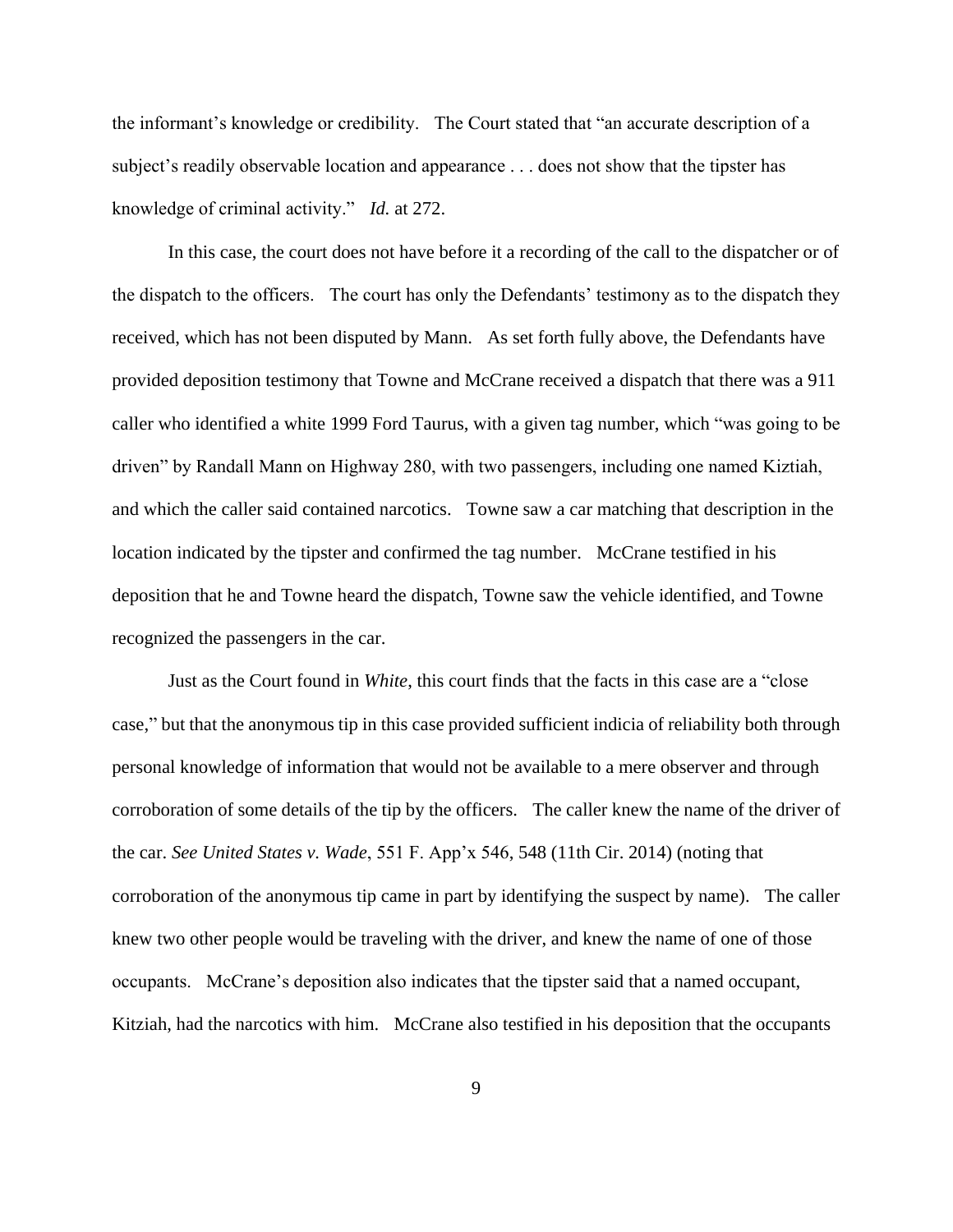were recognized by Towne before the stop. (Doc. #29-3 at p. 20: 11-12). This is corroboration which did not exist in *White*, where the police did not verify the name of the woman about whom the tip was made. 496 U.S. at 331. And, the officers in this case verified the tag number of the vehicle. Finally, the caller in this case also used the 911 system, providing an indicia of reliability. *Navarette*, 134 S.Ct. at 1690.

Mann has argued that there was no predictive information offered in the tip in this case. While the caller did not offer a destination for the Taurus, the deposition testimony of Towne regarding the tip arguably is more predictive than the tip in *J.L.*, because he indicated that the dispatch was that the vehicle was "going to be traveling" on Highway 280.

The court concludes that, taken together, in a totality of the circumstances, the anonymous tip, as corroborated, exhibited sufficient indicia of reliability to support reasonable suspicion for the *Terry* stop in this case. Even if there is a constitutional violation, however, the court concludes that a reasonable officer would have concluded that he had arguable reasonable suspicion of criminal activity to conduct a *Terry* stop under clearly established law. "The relevant, dispositive inquiry in determining whether a right is *clearly* established is whether it would be *clear* to a reasonable [police officer] that his conduct was unlawful in the situation he confronted." *Morris v. Town of Lexington Alabama*, 748 F.3d 1316, 1322 (11th Cir. 2014) (quotation omitted)(emphasis in original). Summary judgment is, therefore, due to be GRANTED as to Towne and McCrane on the unlawful stop claim.

# B. Unlawful Search Claims

#### 1. Bodily Integrity and Deliberate Indifference

The Defendants have moved for summary judgment as to the substantive due process and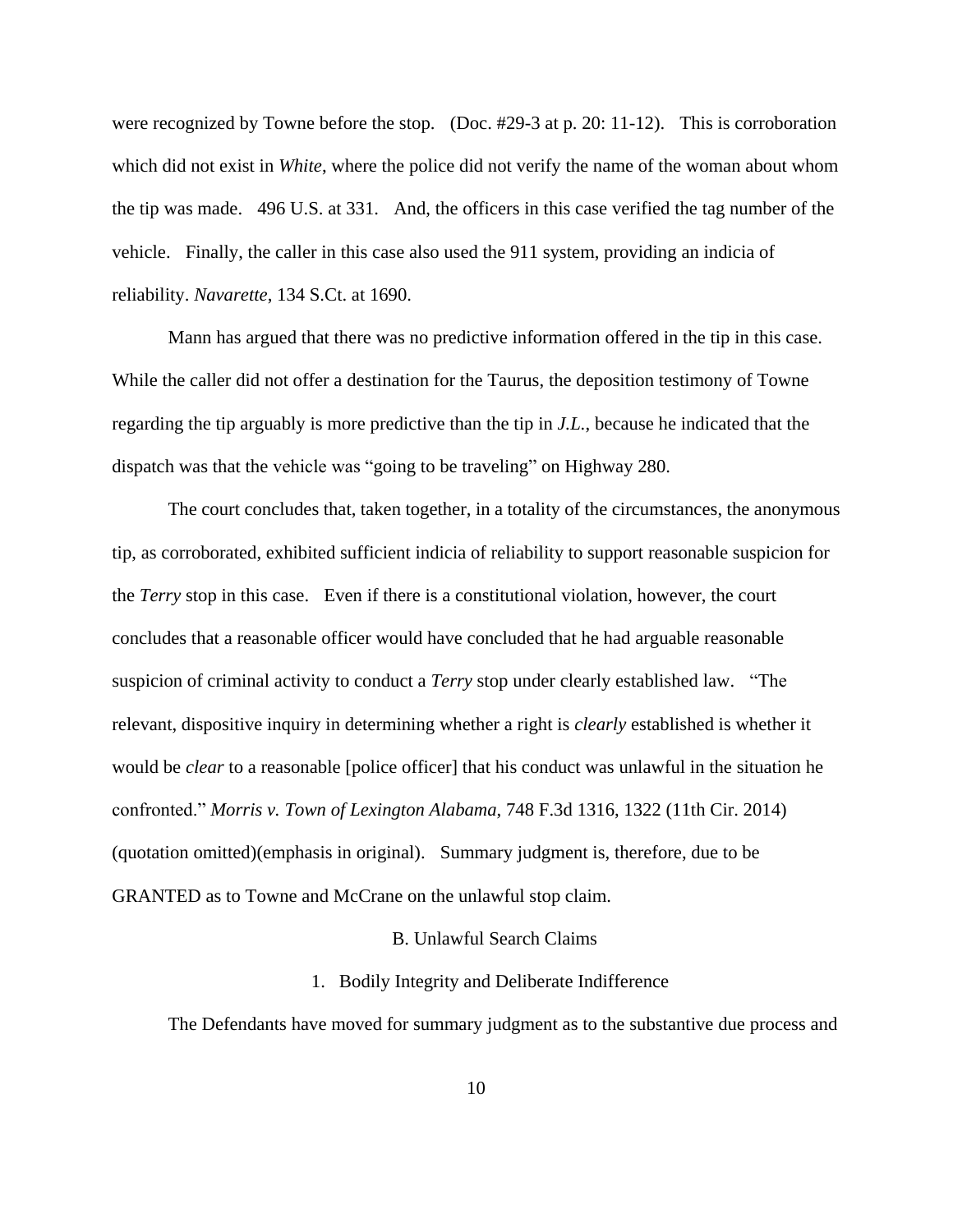deliberate indifference claims in Counts Two and Three.

Mann responds that he offers no opposition to this. The court has reviewed the Defendants' Motion for Summary Judgment and the evidence cited in support of it as to these two claims, and finds no question of material fact which would preclude summary judgment. The Motion for Summary Judgment is, therefore, due to be GRANTED as to the bodily integrity claim in Count Two and the deliberate indifference claim in Count Three.

#### 2. First Pat-Down Search

Mann contends that Town and McCrane had no constitutional basis upon which to conduct a frisk or pat-down search.

The Defendants argue that Towne and McCrane are entitled to qualified immunity as to Mann's unlawful search claim because they were acting within their discretionary authority and no constitutional right was violated in the pat-down search, and even if it were unconstitutional, the right is not so clearly-established as to give Towne and McCrane fair warning that they were violating Mann's constitutional rights.

An officer is justified in conducting a limited search for weapons once he has reasonably concluded that a person who was lawfully stopped might be armed and presently dangerous. *Terry*, 392 U.S. at 21–22. A frisk is justified only by the law enforcement officer's reasonable belief that a detained individual is presently armed and that weapons must be removed for officer safety. *See United States v. Bonds*, 829 F.2d 1072, 1074 (11th Cir. 1987). Because drug activity is known to be linked to weapons and violence, an officer may have sufficient reason to believe a person suspected of drug activity might be armed and dangerous. *See United States v. Hromada*, 49 F.3d 685, 689 (11th Cir.1995) ("Guns and violence go hand-in-hand with illegal drug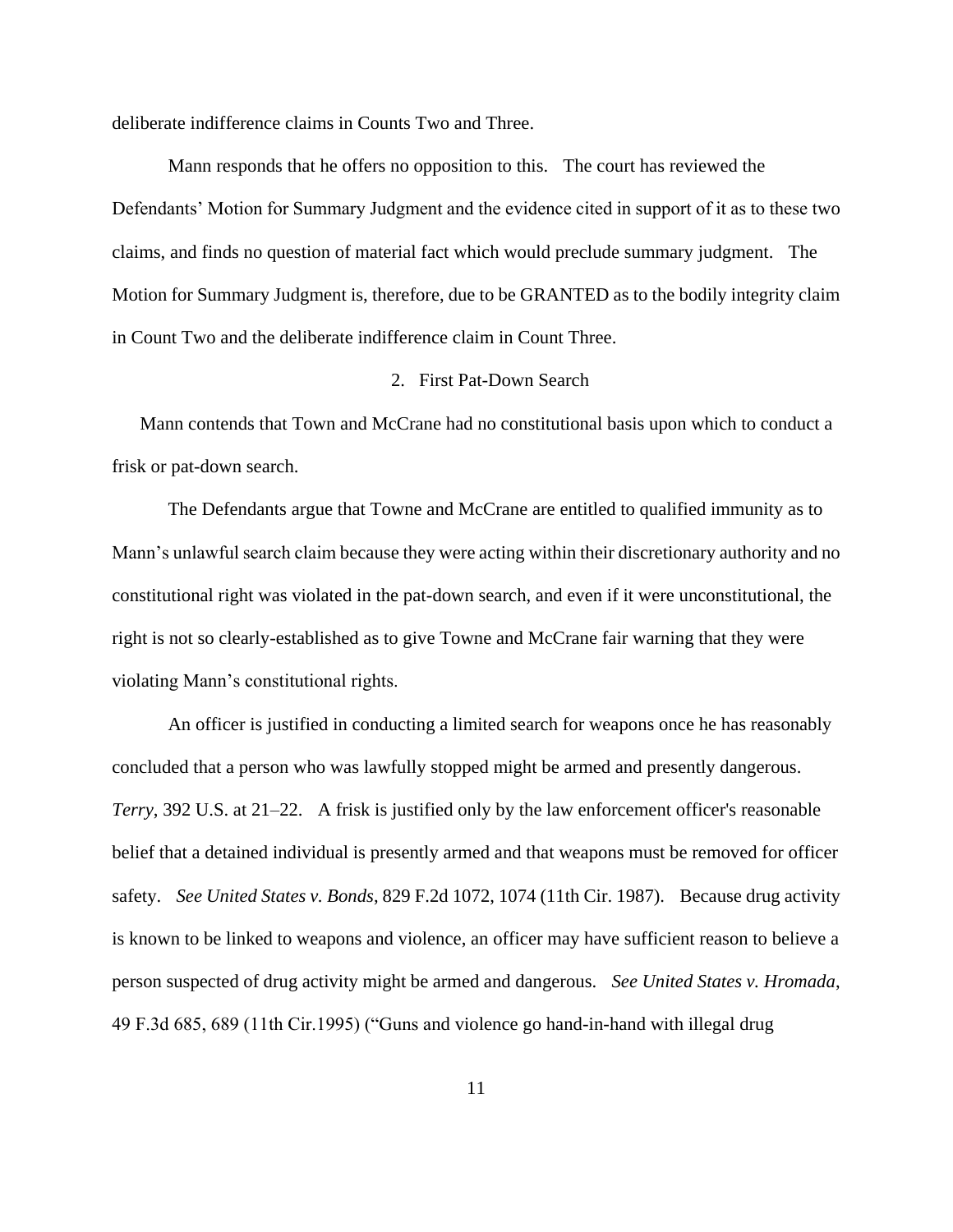operations.").

In this case, there was a tip about the presence of narcotics. In addition to the tip, when Mann was asked about narcotics being present in the car, Towne testified that Mann answered in a non-responsive way, replying that "there shouldn't be." (Doc. #19-2 at p.2). Furthermore, Towne saw beer bottles and smelled alcohol in the car. (Doc. #19-2 at p.2). *See United States v. Salter*, 255 F. App'x 355, 360 (11th Cir. 2007) (in evaluating the reasonableness of a pat-down search, the court considered that there was a perceptible odor of alcohol and open beer bottles). This court concludes that "a reasonably prudent man in the circumstances would be warranted in the belief that his safety or that of others was in danger," *Terry*, 392 U.S. at 27, so the initial pat-down after the stop did not violate the constitution in this case.

#### 3. Second Pat-Down Search

Mann maintains that there was no constitutional basis even for the initial pat-down search, but even if there were such a basis, the second search conducted by McCrane violated Mann's rights. Mann points out that no contraband or weapons were discovered during the initial pat-down search to justify a more intrusive search, but that McCrane undertook a second, and intrusive search. At various points, Mann characterizes this second search as a "strip search."

The Defendants argue that there is no question of fact, and that the video evidence of the stop conclusively establishes that there was no so-called "strip search" of Mann. The Defendants further state that Mann has not provided testimony evidence to establish his version of events. The Defendant's state that Mann's affidavit is not consistent with his deposition testimony, and that the affidavit is due to be stricken as inconsistent without explanation. *See Van T. Junkins & Assoc., Inc. v. U.S. Indus., Inc.*, 736 F.2d 656 (11th Cir. 1984).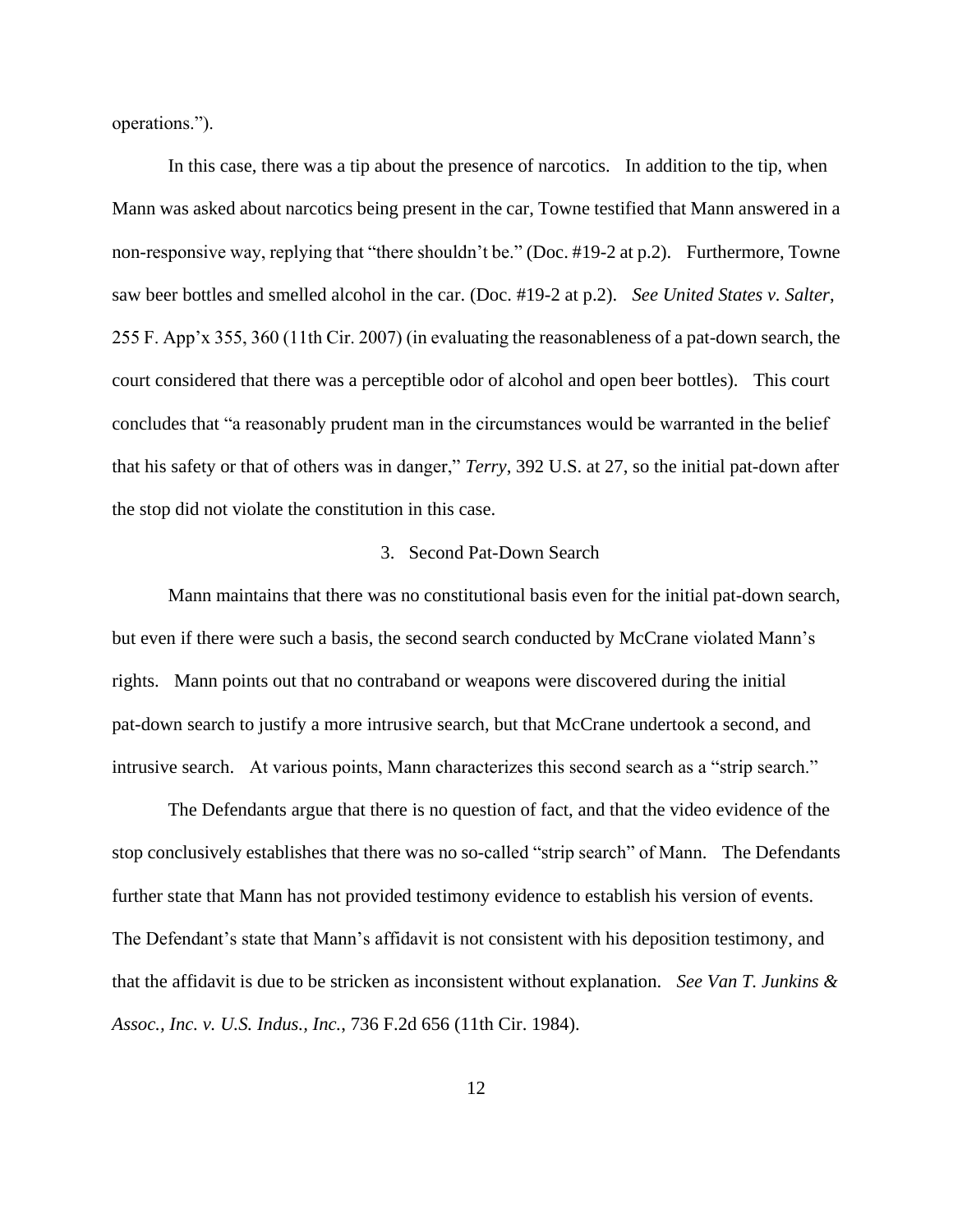The court agrees that much of Mann's deposition testimony is contradicted by the video evidence. Mann testified in his deposition that he was forced to remove his hat, shirt, shorts, and underwear and stand naked along Highway 280. (Doc. #29-1 at p. 68:14-73:20). The video, however, does not support a finding that he had to remove all of his clothing and stand completely unclothed. A court may not accept a nonmovant's version of facts that are "blatantly contradicted by the record, so that no reasonable jury could believe [them]." *Scott v. Harris*, 550 U.S. 372, 380 (2007). The record can include video evidence. *Id.* at 381. Therefore, summary judgment is due to be GRANTED to the extent that Mann claims that he was "strip searched" or made to stand naked on the side of the road.

Mann has presented a second theory of his unreasonable search claim, however, stating that he was searched while wearing his underwear.<sup>3</sup> In his affidavit, Mann states that McCrane placed his hand inside Mann's boxer underwear while Mann is wearing his underwear. In his brief, Mann summarizes the facts as demonstrated in the dash board video recording as follows: Mann was frisked by Towne, Mann was taken to the opposite side of the car by McCrane, McCrane is wearing a latex glove, McCrane causes Mann to remove his shorts, and McCrane searched the inside of Mann's boxer underwear.

It is undisputed, and supported by video evidence, that Mann dropped a pair of shorts, and an officer conducted a pat-down of Mann. McCrane has stated in an affidavit that he noticed

 $3$  Although they have asked the court not to consider certain evidence, the Defendants have not argued that this unreasonable search claim is not before the court. It is the Defendants who initially set out the facts of McCrane's requiring Mann to drop his shorts and his pat-down of the shorts underneath. The Defendants characterized the proposed Amended Complaint as containing a claim for lack of probable cause to conduct a traffic stop, detention, and search of the Plaintiff and the vehicle. (Doc. #24 at p.2). The court concludes, therefore, that the Amended Complaint fairly includes an unreasonable search based on a search after removal of Mann's shorts.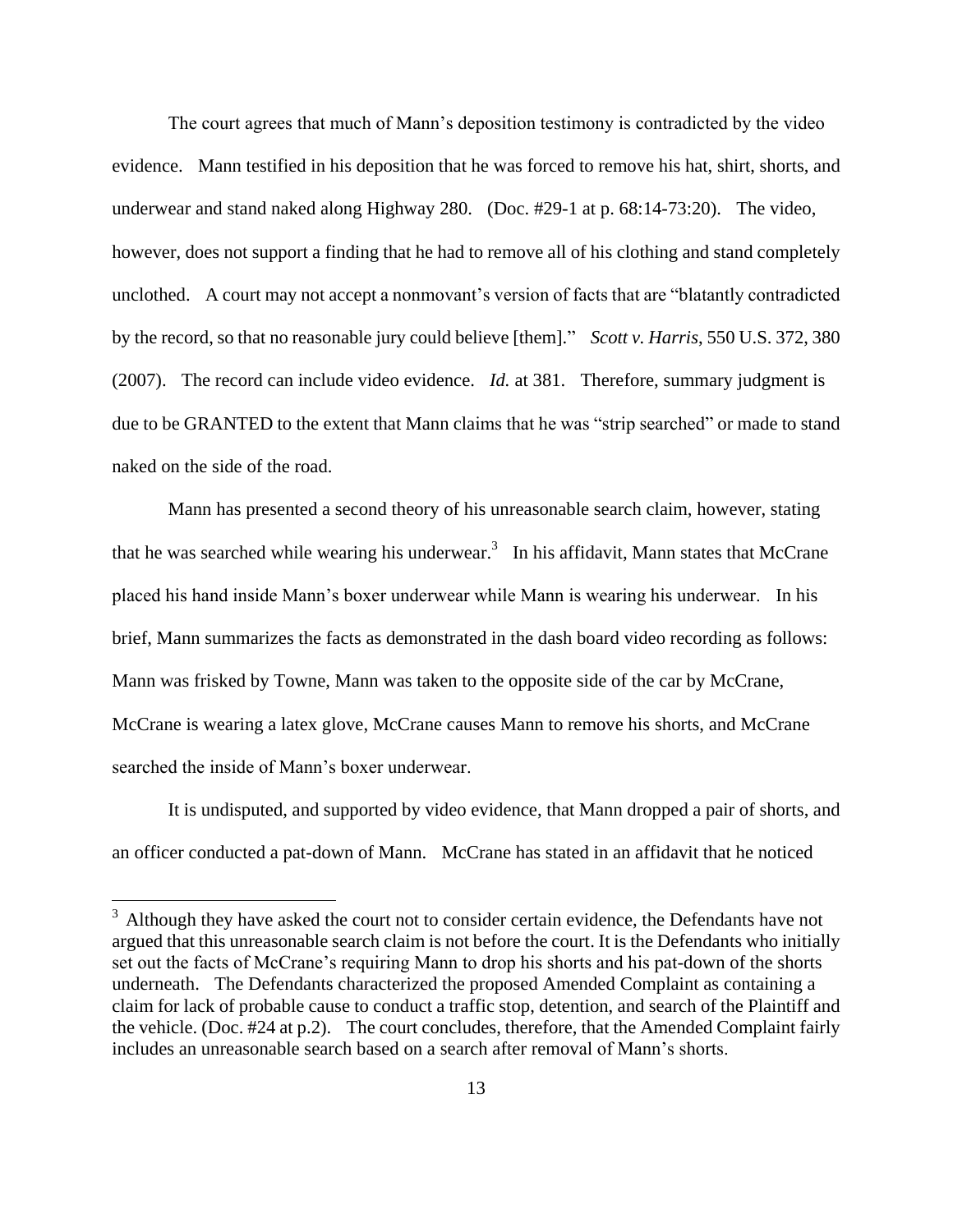Mann was wearing two pairs of shorts and a pair of underwear. (Doc. #19-3). According to McCrane, he asked Mann to drop the first pair of shorts so that he could search the second pair. (Doc. #19-3 at p.2). Mann testified in his deposition, however, that he was only wearing white painter shorts and was not wearing a second pair of shorts. (Doc. #29-1 at p.69:9-70:1). He says that he had on shorts and a pair of boxer underwear underneath those shorts. (Doc. #29-1 at p.69:18-21).

The video evidence is not conclusive on this point. In one recording, Mann is visible when he lowers a pair of white shorts to the ground. (Doc. #19-5 at 3:18). He continues to wear a pair of gray shorts, and an officer touches those shorts and appears to shake them. It is not clear from the video evidence whether the gray shorts were covering underwear or were the only layer beneath the white shorts.

Because Mann has denied in his deposition that he had on two pairs of shorts, and the video evidence does not blatantly contradict Mann's testimony so that no reasonable jury could believe it, it is in dispute as to whether Mann had two pairs of shorts on, or one pair of shorts and underwear $4$ 

The scope of *Terry* frisk is "a carefully limited search of the outer clothing" in an attempt to discover weapons. 392 U.S. at 30. Courts have found that a more extensive pat down is

<sup>&</sup>lt;sup>4</sup> It is also unclear from the video evidence whether McCrane's hand was ever inside of the gray shorts. The video does not squarely contradict Mann's affidavit statement that McCrane's hand was inside his underwear. Even without evidence that McCrane searched inside Mann's underwear, however, the court concludes that the second pat-down was not consistent with *Terry*, for the reasons discussed below. Therefore, for purposes of deciding the summary judgment motion, the court need not consider the affidavit statement to the effect that McCrane put his hands inside Mann's underwear, or, consequently, the Defendants' argument that the affidavit should be stricken under *Van T. Junkins,* 735 F.2d 657. If the Defendants contend that such evidence should be excluded from trial, evidentiary issues can be raised before trial in a timely-filed motion in limine.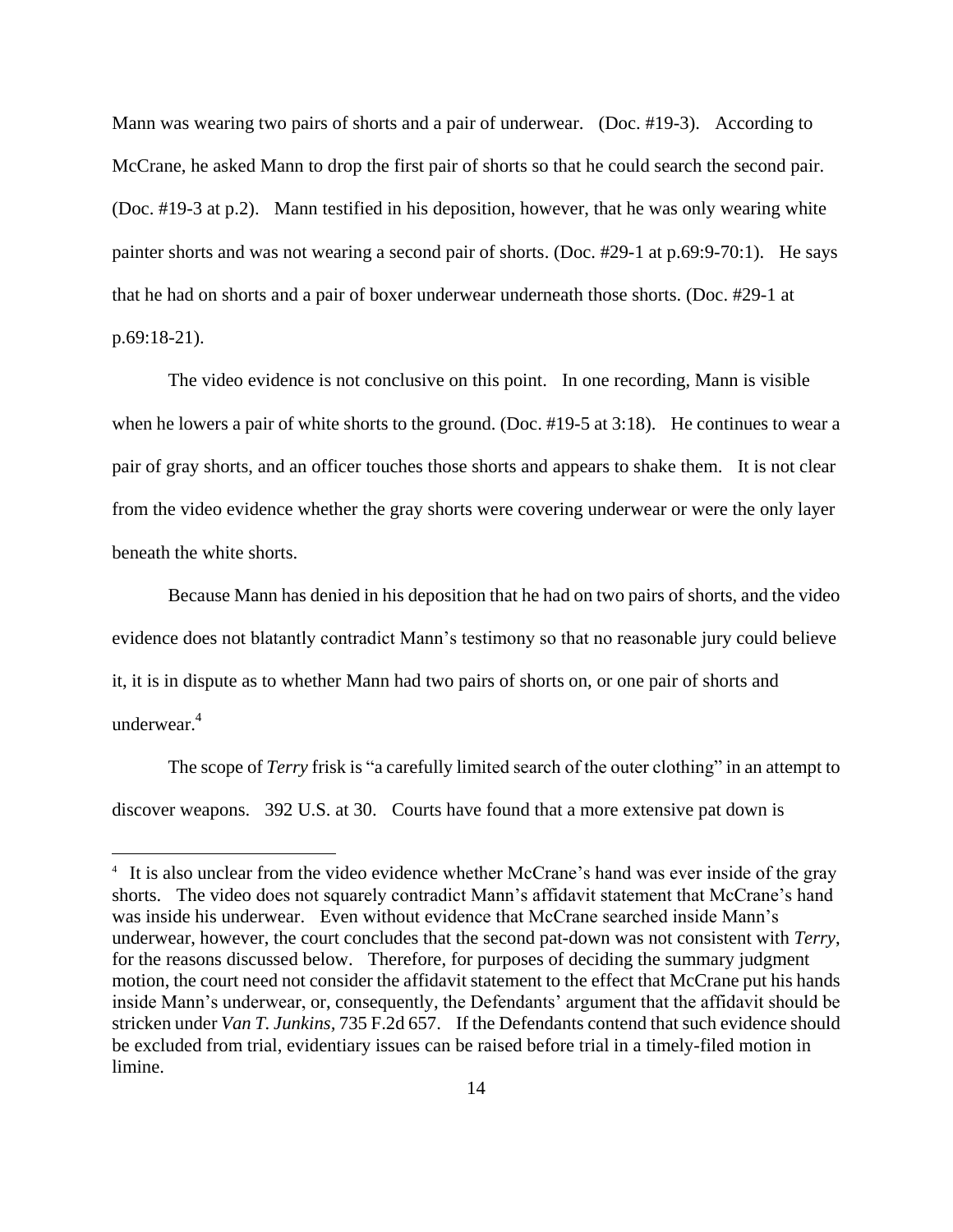reasonable in some circumstances when a defendant is wearing extra clothes. 5 *See, e.g*., *United States v. Armstrong*, No. CR213–008, 2013 WL 3778410, at \*3 (S.D. Ga. July 17, 2013) (finding that shaking of defendant's shorts to continue searching for a weapon after an initial pat-down was reasonable and did not exceed the scope of the *Terry* frisk where a person was wearing two pair of shorts under another pair of shorts). In this case, however, a second pat down, including the removal of a pair of shorts to search clothing underneath, where it is disputed as to whether Mann had on multiple layers of outer clothing, goes beyond the scope of a *Terry* frisk. *See United States v. Smith*, 694 F. Supp. 2d 1242, 1257-58 (M.D. Ala. 2009) (although finding that evidence was not due to be suppressed for other reasons, expressing the opinion that subjecting a person to two separate pat-downs including a removal of his shoes was a search which went beyond a *Terry* frisk for officer safety), *aff'd* 481 F. App'x 834 (11th Cir. 2014).

The court concludes that while much of Mann's testimony in his deposition of the second search is contradicted by the video evidence, the undisputed evidence that McCrane conducted a second frisk after the initial pat-down, along with the disputed evidence as to whether Mann was wearing more than a single layer of outer clothing, leads this court to conclude that a question of fact exists as to the constitutional violation. In other words, while Mann's testimony is largely contradicted by evidence, his testimony that he was wearing only one pair of pants is not clearly contradicted, and, accepting his version of the facts, the video evidence of the second search demonstrates that a search which exceeded the scope of *Terry* occurred.

The law, as set out above, was clearly established that a *Terry* stop only allows for a

 $5$  The court notes that the Defendants have treated the search of Mann as one event. Whether viewed as two separate pat-downs, or whether viewed as a continuation of the first pat-down, McCrane's pat-down goes beyond the scope of what is permissible under *Terry* as a frisk for officer safety.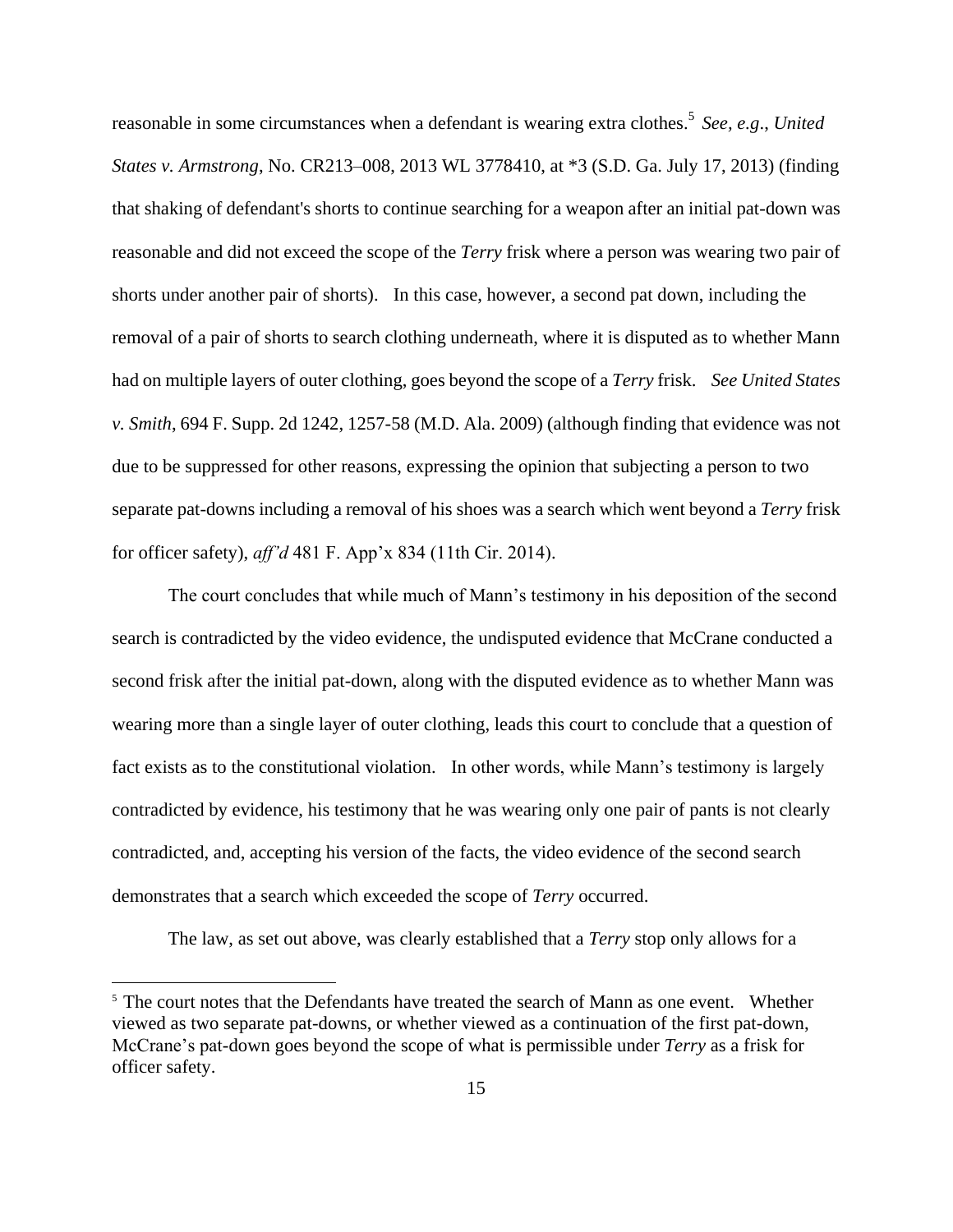pat-down search of the outer clothing for weapons of lawfully-stopped individuals who might be armed and presently dangerous. The evidence is undisputed that no weapons were found during the initial pat-down of Mann, and that McCrane conducted a second-pat down after requiring Mann to drop his shorts. Because the evidence is in dispute as to whether there were multiple layers of outer clothing, qualified immunity is due to be DENIED to Towne and McCrane at this point in the proceedings.<sup>6</sup>

# 4. Search of Vehicle

Mann alleges in the Amended Complaint that the Defendants violated his rights by conducting a search of Mann and his vehicle. In their opposition to the Motion to Amend, which the court has construed as a supplement to the Motion for Summary Judgment, the Defendants contend that there was probable cause to search the vehicle because the search was conducted after drugs were found on one of the occupants of the vehicle. The Defendants also point out that Mann testified in his deposition that McCrane did not search his vehicle, and that he did not see Towne search the vehicle, and that he saw the task force search his vehicle. (Doc. #24-2 at p.102:1-103:23). Mann states in his deposition that McCrane and Towne did not do anything that he objected to during the search of the car. (Doc. #24-2 at p.210 4-13).

In his brief in response to the supplement to the Motion for Summary Judgment, Mann mentions in passing the search of the vehicle as being part of his claim, but does not present any evidence in opposition to the evidence presented by the Defendants. Therefore, in the light of the

<sup>&</sup>lt;sup>6</sup> The parties have not distinguished between the two officers' actions for purpose of qualified immunity under the Fourth Amendment, seemingly because Towne said he did a "quick pat" and then asked McCrane to "take Mr. Mann" because they had other occupants in the car. (Doc. #29-2 at p.17:11-17). Because the Defendants have not separately analyzed the liability of these Defendants, the court has not either.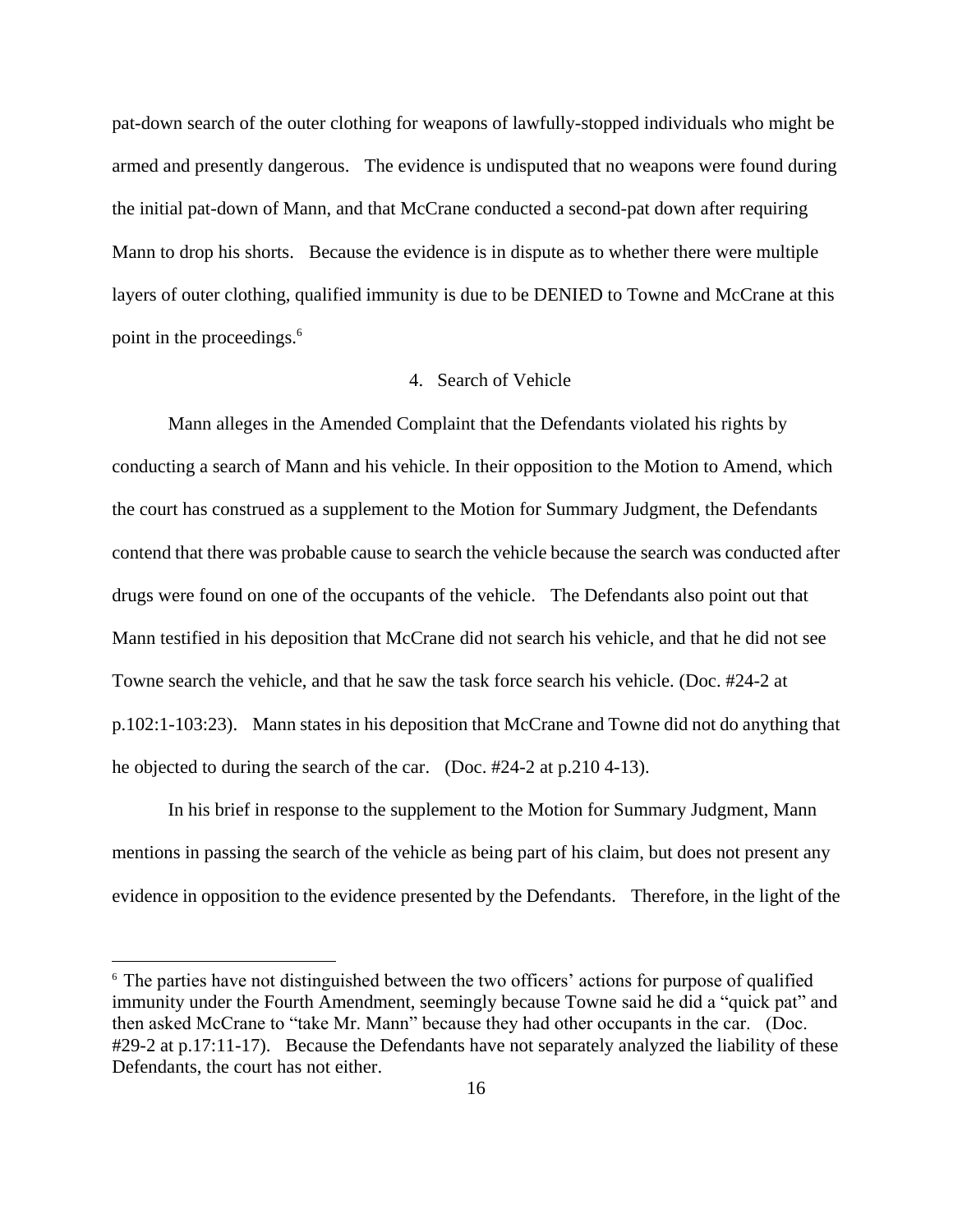Defendants having argued that there is no evidence that McCrane or Towne illegally searched the vehicle, and pointing to affirmative evidence in support of their argument, and Mann having failed to create a question of fact as to this claim, the Motion for Summary Judgment is due to be GRANTED as to the search of the vehicle claim.

## State Law Claims

Mann brings claims in Counts Four and Five of the Amended Complaint which allege that Towne and McCrane are liable for negligence and carried out duties in a neglectful, unskillful, and/or careless manner by conducting an overtly intrusive strip-search of Mann, and that the City of Dadeville can be held liable for that neglect, unskillfulness, and carelessness.

The Defendants urge the court to decline to exercise supplemental jurisdiction over the state law claims. The Defendants also move for summary judgment on the state law claims against Towne and McCrane on the basis of Ala. Code  $\S$  6-5-338(a) immunity, and against the City of Dadeville on the basis that the City enjoys immunity when its officers are found to be immune.

Under Ala. Code §6-5-338(a), police officers have immunity from tort liability arising out of conduct in performance of any discretionary function within the line and scope of their law enforcement duties. State-agent immunity derives from Alabama's constitution and shields state employees from civil liability unless they act "willfully, maliciously, fraudulently, in bad faith, beyond [their] authority, or under a mistaken interpretation of the law," or if the Constitution or laws of the United States or Alabama require otherwise. *Ex parte Cranman*, 792 So.2d 392, 405 (Ala. 2000). The *Cranman* test for State-agent immunity also determines whether a police officer is entitled to discretionary-function immunity under § 6–5–338(a). *Ex parte City of Tuskegee*, 932 So.2d 895, 904 (Ala.2005).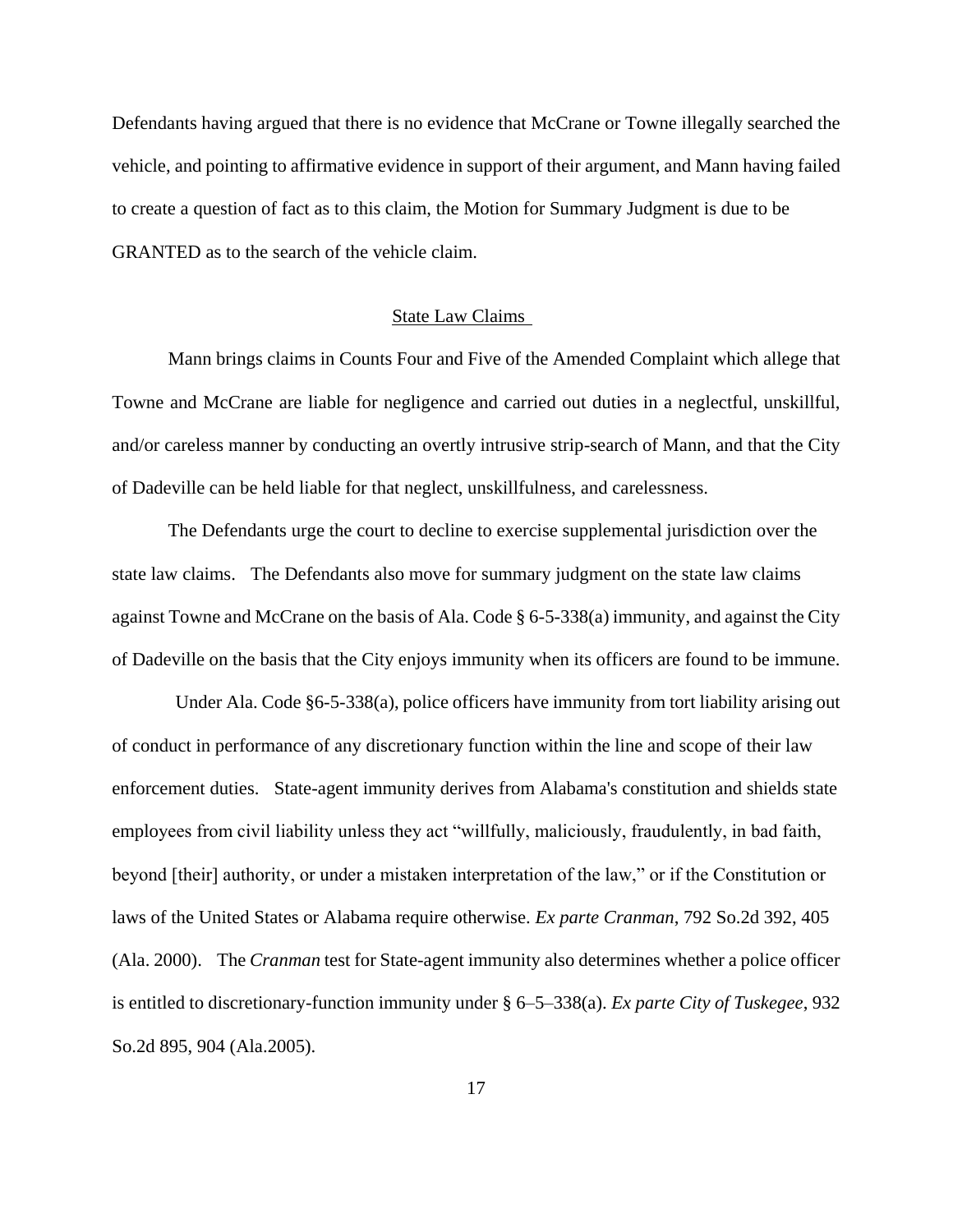Mann responds that the lack of arguable probable cause, the fact that Towne and McCrane did not follow the City of Dadeville's strip-search policy, and the fact that they stopped Mann outside of the city limits of the City of Dadeville means that Towne and McCrane are not entitled to immunity.

State-agent immunity is subject to a burden-shifting framework. *See Brown v. City of Huntsville, Ala*., 608 F.3d 724, 741 (11th Cir.2010). The police officer bears the burden of demonstrating that the plaintiff's claims arise from a function that would give rise to immunity. *Id.* Then, the burden shifts to the plaintiff to show that the police officer "acted willfully, maliciously, fraudulently, in bad faith, or beyond his or her authority." *Id.* (citation omitted).

Mann is correct that a lack of arguable probable cause can mean that officers are not entitled to State-agent or discretionary function immunity under Alabama law. *See Brown v. City of Huntsville, Ala.*, 608 F.3d 724, 741 (11th Cir. 2010) (stating that the "Alabama Supreme Court has applied the same 'arguable probable cause' standard utilized in this Court's federal qualified immunity cases for determining whether a city police officer receives state-agent immunity for his role in an arrest."); *Harris v. City Of Prattville*, 2:07cv349-WHA, 2008 WL 2704684, at \*16 (M.D. Ala. July 7, 2008) (finding no arguable probable cause to arrest plaintiff in her home, so that the officer is not entitled to discretionary or State-agent immunity).

Although the standard at issue in this case is arguable reasonable suspicion, not probable cause, it would seem that the same reasoning would apply. *See Kleinshnitz v. Phares*, No. 1:13cv209-MEF, 2013 WL 5797621, at \*6 (M.D. Ala. Oct. 28, 2013)(interpreting *Ex parte Duvall*, 782 So.2d 244, 248 (Ala. 2000) as applying State-agent immunity to officers with a reasonable suspicion sufficient to conduct a *Terry* stop); *Johnson v. Birmingham*, No.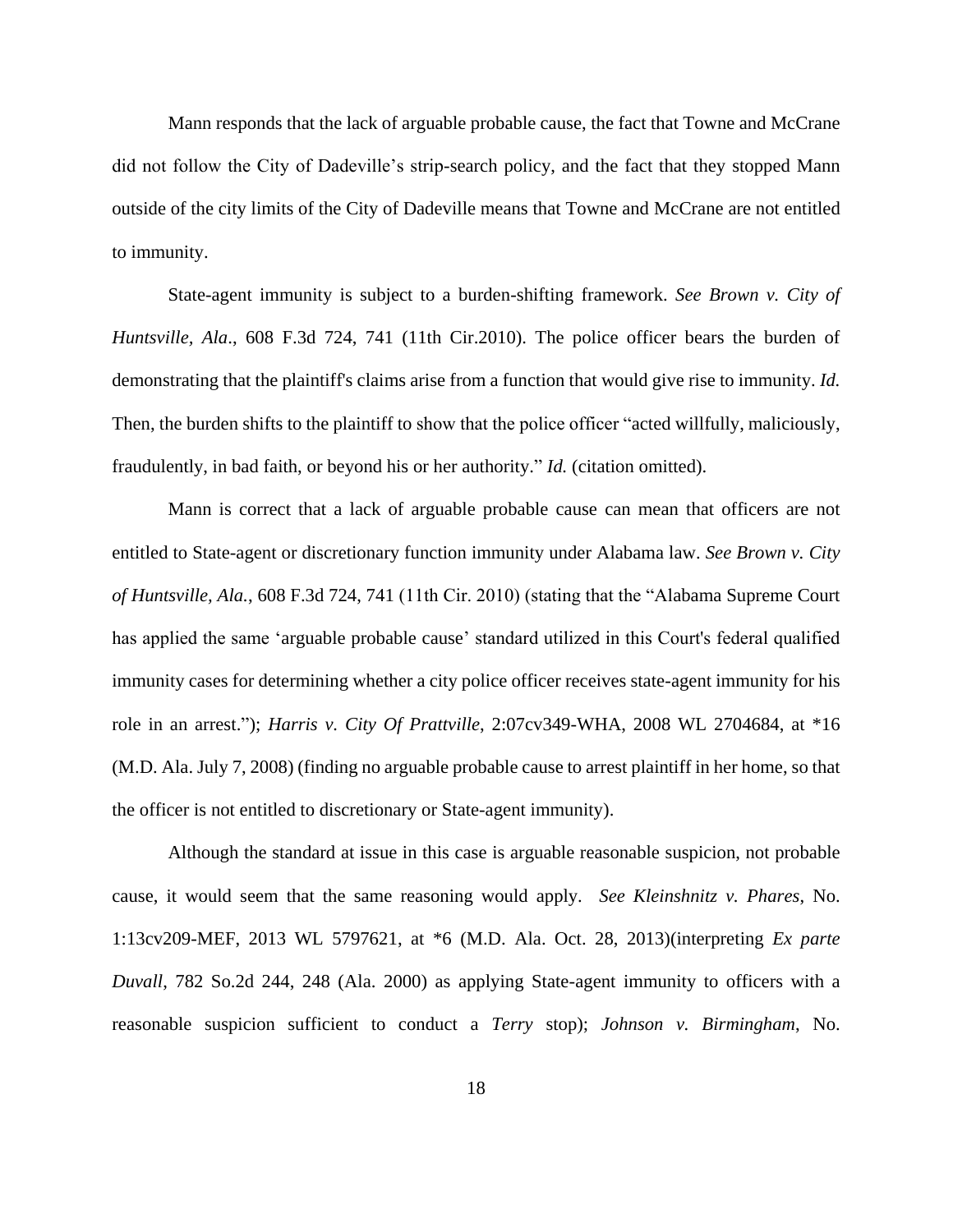2:10cv2836-VEH, 2012 WL 3775867, at \*11 (N.D. Ala. Aug. 24, 2012) (granting summary judgment in favor of a plaintiff on a state law claim where officers lacked arguable reasonable suspicion for a *Terry* stop). Therefore, the questions of fact precluding summary judgment as to the federal search claim also preclude summary judgment on the basis of immunity to the state law negligence claim arising from the second search, or second part of the search, of Mann, which went beyond the scope of a permissible *Terry* pat-down search for officer safety.<sup>7</sup>

The City of Dadeville claims immunity pursuant to Ala. Code §6-5-338(b). If the officers are not entitled to immunity under Ala. Code §6-5-338(a), then the City of Dadeville cannot claim the immunity of its officers. *See City of Crossville v. Haynes*, 925 So. 2d 944, 955 (Ala. 2005).

In addition to the discretionary function or State-agent immunity grounds for summary judgment, the Defendants also argue that the City of Dadeville cannot be held liable for intentional acts, citing Alabama Code §11-47-190. While it is the case that Ala. Code §11-47-190 only allows for liability on the part of a city for "injury or wrong . . . done or suffered through the neglect, carelessness or unskillfulness of some agent," and although the Defendants argue that Mann is claiming intentional acts, the state law claim as pled in the Amended Complaint is one for negligence. If Mann prevails on a negligence claim against the officers, a jury can also find against the City of Dadeville for their actions.

## **V. CONCLUSION**

As discussed above, there was a legal stop in this case, but questions of fact, viewed in a light most favorable to the non-movant, would allow a reasonable jury to conclude that a resulting pat-down search exceeded constitutional bounds, and those bounds are

<sup>&</sup>lt;sup>7</sup> In light of this, the court need not address Mann's other bases for denying summary judgment as to State-agent or discretionary function immunity.